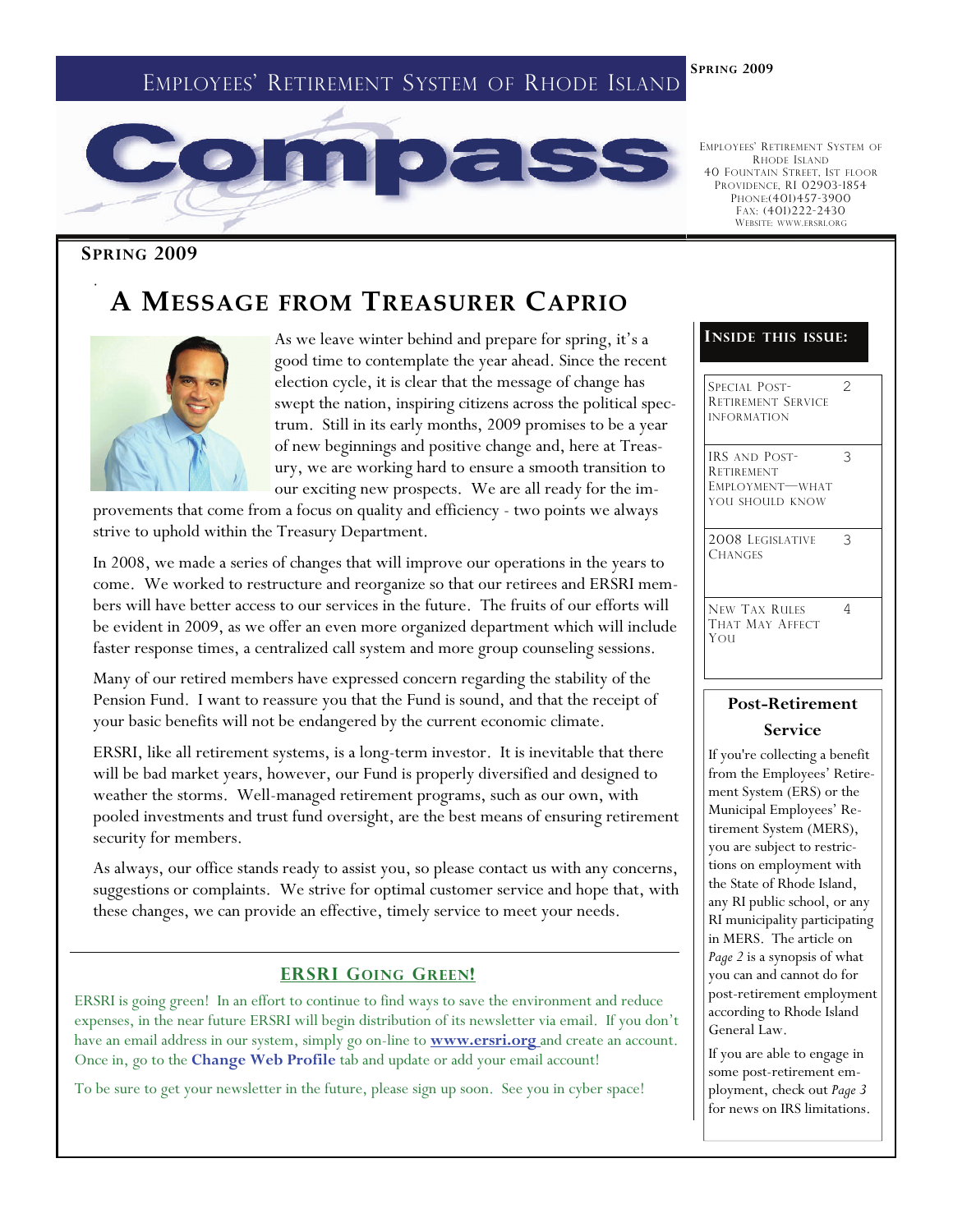## **POST-RETIREMENT SERVICE—WHAT YOU CAN AND CAN'T DO**

#### **What you CAN do and still collect your benefit:**

*Teacher/Certified Re-Employment (includes teachers, administrators, guidance counselors, coaches, tutors***):** You may substitute in a RI public school for up to 90 days (or 180 halfdays of 3 hours or less) in the school year. The literal meaning of "substitute" is utilized; you must be working in place of a regular employee who is absent. You may be hired to fill a vacant position The position may not be for more than 90 days (or 180 halfdays of 3 hours or less), or more than 0.5 in a 180-day school year, if it is an appointment for the entire school year. You may be employed in a vacant position if the school certifies in writing to its collective bargaining units and to the Retirement Office they have made a "good faith effort" to fill the position with a non-retiree. **NOTE:** ERSRI counts a school year, for postretirement purposes, from the beginning of the school year (generally September 1 - August 31, but may vary between school departments) for all positions, including administrative. Certainly, some school departments begin the first day of school in August and thus the counting of days worked in that school year would include those days.

*OR,* You may be employed by a state school or college to teach a course, advise students, coach, or teach driver or motorcycle education for wages not to exceed \$15,000 in a calendar year.

#### **Participating (MERS unit) Municipal Re-Employment**

You may work in a municipal position for a participating RI municipality for up to 75 days (or 150 half-days of 3 hours or less) in a calendar year. If you work in a municipal (non-certified) position in a school department, the 75 days will be counted on a school year basis, September 1-August 31, for ease of reporting. *Exception:* You may work full time in a participating municipality in the position of mayor, town or city administrator, town or city manager, chief administrative or executive officer of the city or town, without suspension of your benefit, provided you did not retire from that position. Retirement contributions will not be deducted from your wages and you will not earn any additional service credit for this employment.

#### *Non-MERS Employment*

There are no limitations for working in a municipality that is not part of MERS.

#### *Registered Nurses*

If you retired from the state as a registered nurse, you may work on a per-diem basis for MHRH as a registered nurse, with gross wages not to exceed \$12,000 per calendar year.

#### **What you CANNOT do:**

There is no "mixing and matching." You cannot work under the provisions of more than one statute, i.e., only one of the several employment possibilities is allowed with its specific restrictions. For example: you cannot substitute 90 days in a public school under the 90-day limit, and teach a course at CCRI under the

\$15,000 limit. Or, if you're working 75 days for a municipality, you cannot also coach or teach at a public school under the 90 day limit.

#### **Corporation, Consultant, and Third Party Employment**

 You cannot do as a corporation, consultant, or as an employee hired by another party what you cannot do as an individual. Thus, if you are a consultant working in the school, you are still subject to the employment limitations and reporting requirements of any other retiree. While collecting your ERSRI or MERS benefit, you may only be employed in a RI public school, state school or college, or participating municipality if there is a provision for that reemployment in the retirement statutes. You cannot be hired by a company that places you into a position from which you are otherwise prohibited, without suspending your benefit. For example, a retiree may not work for Company ABC in a position where he/she will be placed in state employment.

#### **State Employment Prohibited**

The only provision for returning to state service is the limited employment described on the reverse side under the \$15,000 restriction for state schools and colleges. No other state employment is permitted under current retirement statutes. You cannot work for the state if you are collecting an ERSRI or MERS benefit, and you cannot work as a consultant, contract employee, or be hired by a company for state employment from which you are otherwise prohibited.

#### **What you MUST do**

 If you return to work in any capacity allowed by the retirement statutes, both you and your employer must notify this office monthly of your employment. The Retirement Office provides the reporting forms to all schools and participating municipalities, and the forms are also available to all retirees on the ERSRI website, www.ersri.org. Click on the "ERSRI Forms" link on the left side of the ERSRI home page to access all forms for download. Forms are updated as the provisions for postretirement employment change. Please make sure you and your employer are submitting the most current version of the form, as it appears on the website.

This information is provided as a summary of the statutory restrictions affecting the majority of retired members, and is not intended as a substitute for prevailing Rhode Island General Laws. Disability retirees are also subject to additional statutory wage limitations. If you have a question on post-retirement employment that is not answered by this publication, please visit our website at www.ersri.org and click *contact us* to email your question or, you may write to us at ERSRI Communications Office, 40 Fountain St.,1st Floor, Providence RI 02903- 1854 for a written reply.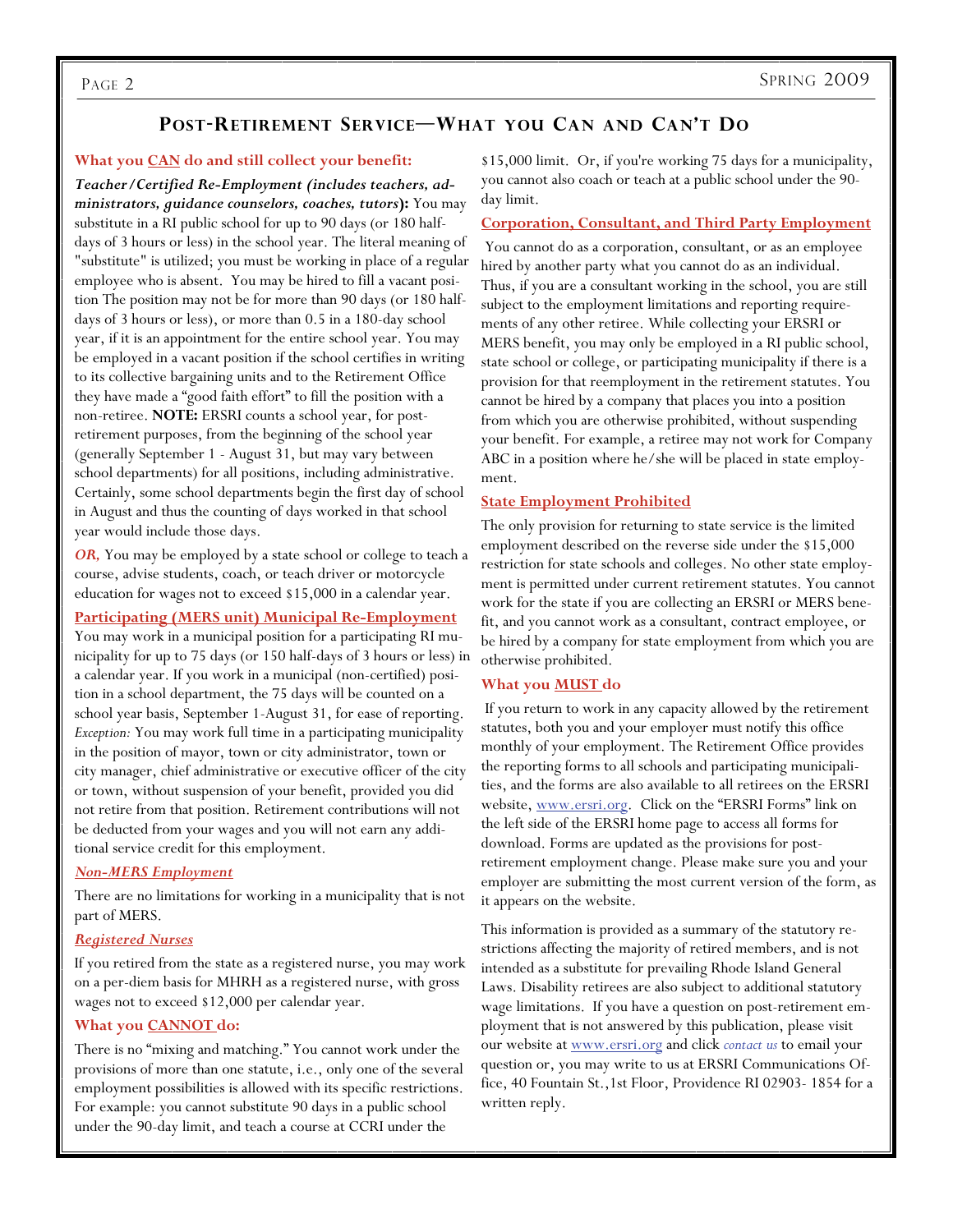## **POST-RETIREMENT SERVICE FOLLOWING TERMINATION OF EMPLOYMENT —WHAT YOU SHOULD KNOW**

One item of consideration that requires attention is the application of post–retirement employment and §401(a) of the IRS Code regarding "in-service" distributions. Before pension payments may commence, the IRS requires a legitimate, bona fide termination of employment. To be compliant, retired members of ERSRI may be re-employed by a school department or participating municipality without adversely affecting the status of ERSRI as a qualified plan under Section 401(a) of the Code, as long as certain requirements are met:

- The employee must retire and terminate employment.
- Notice of the post-retirement employment or reemployment shall be sent monthly to ERSRI by the employer and by the retired teacher or municipal employee.
- Any employment or reemployment may begin no earlier than 30 days after retirement.
- No additional pension credits may be earned.
- No additional contributions shall be made by or on behalf of the retired member.

We have specifically highlighted the requirement that the employee must retire and terminate employment. This is a fundamental requirement of the Code. There should be a clear separation from service and subsequent re-employment that is not pre-arranged or so short in duration as to raise a legitimate issue of whether there has been a true separation. The termination should be consistent with any other retirement and termination, i.e., discontinuance of benefits (unless benefits are otherwise provided during a limited severance period or during retirement for employees who are not re-employed) and the payment of any accrued vacation, sick leave or other benefits that are paid in the course of termination of employment by state law or state employment practices.



Rhode Island Senate Chambers

# **2008 Legislative Changes**

2008 was a challenging year for the Rhode Island Legislature. In order to bridge a large budget gap without imposing overly drastic changes on government services or raising taxes, many difficult decisions had to be made. The following is a summary of the main changes passed in the 2008 session that affect the ERSRI:

Last year's Supplemental budget, H 7204, submitted by the Governor, amended retirement health care benefits. Under the new statutory provisions, all retirees who retire on or after October 1, 2008, with

20+ years of creditable service will be limited to a subsidy of 80% of the cost of the selected health plan provided the retiree is at least 59 years old. For employees not meeting the minimum requirements of age 59 and 20 years of service credit, you will not be eligible now or at any time in the future for any state subsidized medical coverage . You will, however, be eligible to purchase medical coverage through the State at the full plan cost.

Also, the FY 2009 budget, H 7390, was passed by the General Assembly altering the benefit formulas for State Police and Judges. For state police hired after July 1, 2007, H 7390 changes benefits for members hired on or after July 1, 2007. These members would have to earn 25 years of service before becoming eligible for a retirement benefit. Currently, members of the SPRBT may retire after earning 20 years of service. For judges appointed on or after Jan. 1, 2009, the full retirement benefit would be reduced from 100% to 90%, and the reduced retirement benefit would be reduced from 75% to 70%.

Lastly, another change in the FY 2009 budget came under Article 40 in H 7390. This legislation modified section (f) of 36-8- 20 to adopt changes promulgated by the IRS regarding section 415(b) of the IRS code. The new regulations provide that, in the case of annuity forms of benefits that are increased automatically each year pursuant to plan terms (i.e., the cost of living adjustment), no actuarial adjustment at commencement of the benefit needs to be made so long as the plan provides that the amount payable in any limitation year is not greater than the section 415 (b) limit applicable at the annuity starting date.